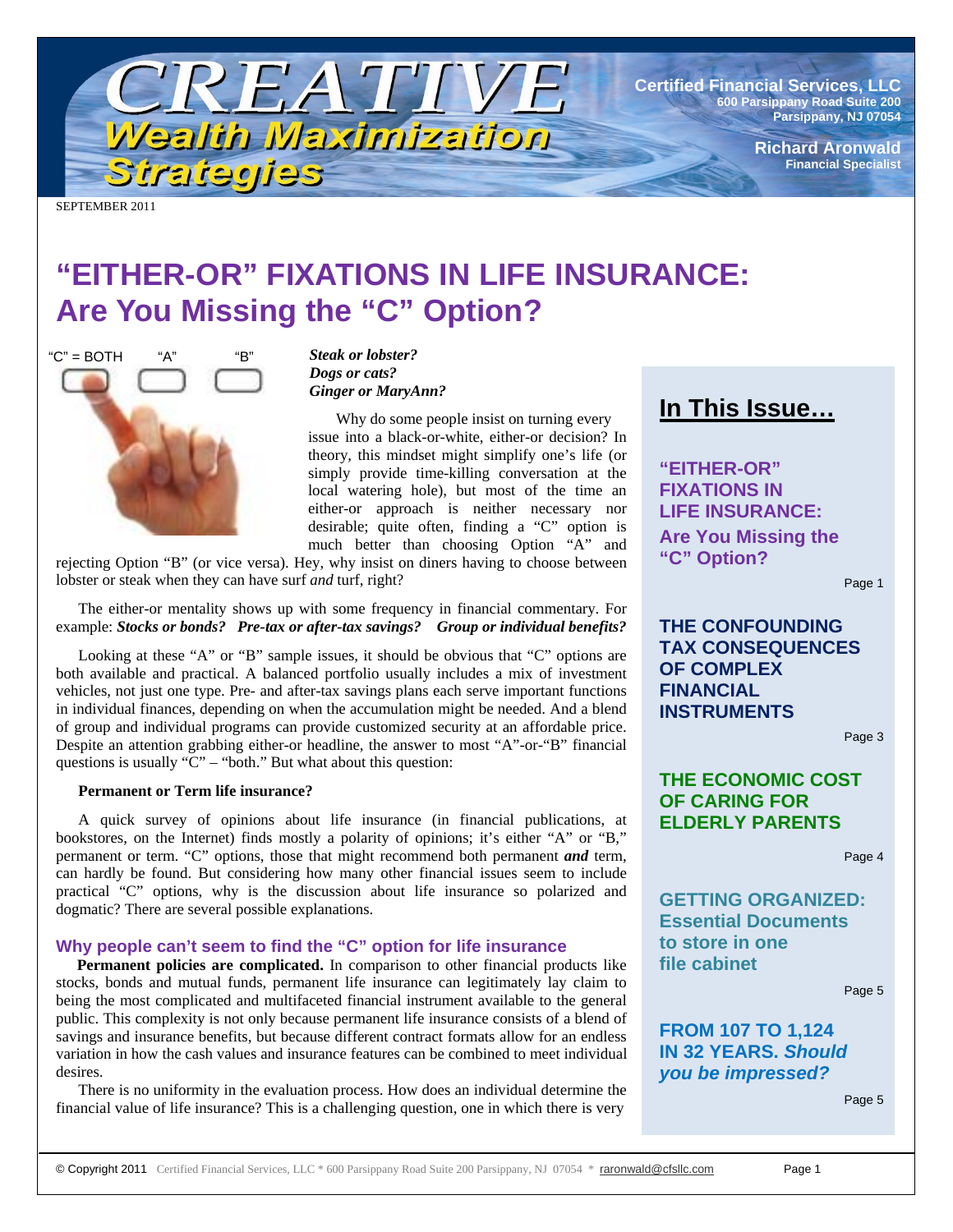little consensus. For example: In a net worth statement, what is the value of a life insurance benefit? Until the insured has died and a claim has been paid, there is no recognized dollar value (for a term policy). Yet having life insurance certainly results in greater financial security. Because of the difficulty in quantifying the financial value of life insurance, the methods of comparing and evaluating life insurance are numerous, reflecting a broad range of financial philosophies.

Even for term insurance, where the typical method of evaluation is price (the lower premium is considered the best value), other factors come into play. A 10-year term policy will almost certainly be cheaper than a 20-year term, but what about the cost of maintaining or re-insuring when the term expires, especially if one's health changes? How can one accurately assess this factor from a financial perspective?

In some evaluations, critics of permanent life insurance will point to low rates of overall return in comparison to other accumulation vehicles. Yet permanent life insurance isn't just an accumulation vehicle; the life insurance benefit is part of the package as well, and the two components are interrelated.

How accurate is an evaluation process that attempts to separate what was intended to be combined?

**There are commissions involved.** Almost all life insurance is provided by agents who receive commissions from insurance companies when they help an individual obtain coverage. Permanent

policies have larger premiums, and larger premiums mean bigger commissions. For some observers, this commission arrangement creates a conflict-of-interest for agents, in that they may be induced to recommend higher premium policies that are perhaps not suitable for consumers. Another frequent critique of permanent life insurance policies is that the agents' commissions come at the expense of greater cash values for the policyholder.

Over the past few decades, the combination of complex products, poorly defined evaluation processes and implied potential for a conflict of interest over commissions has led many public "experts" to offer this advice: "Just get term insurance. It's simple and cheap, and you won't have to worry about getting ripped off." In response, knowledgeable commentators within the life insurance industry often feel compelled to focus on strategies that justify permanent policies for almost every scenario, both to explain their products and defend their integrity. In a way, the strong philosophical differences about how to view the two forms of life insurance have left little room for discussing ways to make them fit together. Yet there are many workable formats for making life insurance a product with "C" options.

### **The "C" Options in Life Insurance**

Both term and permanent policies have a long history in the marketplace because consumers have shown a demand for both forms of life insurance. Any economist would tell you that consumer demand validates the worth of a product or service. In real life, no matter what the "either-or" fixated experts might say, consumers find both term and permanent insurance are valuable financial products. Consumers shouldn't have to choose between the two products when they say they like both.

In general, both term and permanent insurance provide immediate financial protection, while permanent life insurance allows this protection to become a long-term financial asset. From a "C"-option perspective, a good life insurance plan would be one designed to deliver maximum immediate *and* long-term benefits. Fortunately, there are several ways to accomplish this objective.

**Conversion provisions for term insurance.** Many term life insurance policies have provisions that allow the policyholder to convert some or all of the term coverage to a permanent policy, without requiring a new application or medical exam. Convertibility provisions allow you to start with Option "A" and change to Option "B."

**Guaranteed increase options "GIOs"\*.** These provisions allow policyholders to increase their coverage by specified amounts at scheduled intervals. For example, a \$500,000 policy may give the policyholder the option to increase the insurance benefit by \$50,000 every three years for the first six years of the contract without additional

underwriting. Some GIOs can be triggered by birthdays (age 30, 35, 40 etc.), while others may be available based on events (the birth of a child). GIOs are an acknowledgement that as circumstances change, there may be a desire for more coverage.

\*GIO rider incurs an additional cost.

**Blended contracts.** Most life insurers offer contracts that blend term and permanent protection into one contract. Typically, this blend of coverage transitions over time from a high percentage of term at the beginning of the contract to a 100% permanent policy. This can be an effective way to secure maximum coverage now while providing a long-term insurance asset for retirement and estate planning purposes. Some of these contracts may require adjustment over time, but blended contracts are true "C" options in life insurance.

**Dividend options.** Many permanent policies feature dividend payments to policyholders. Dividends are a return of premium and while the typical default option is to add them to existing cash value accumulations, dividends may be applied or distributed in a variety of ways. One common dividend option is buying one-year-term insurance, allowing a permanent policy to add some term insurance. (Yes, this is another "C" option.) Note: Dividends are not guaranteed and are declared annually by the company's board of directors.

Paid-up additions (PUAs). Most permanent life insurance contracts are based on fixed level premium schedules that determine the guarantees and payment periods; some permanent policies may be designed to be paid-up in 10 years, others when the insured reaches age 100. Shorter payment periods not only result in fewer premiums, but also increase cash value accumulations. PUA provisions allow the policyholder some flexibility in increasing cash values and shortening the payment period.

 **One key point that doesn't seem to get much press:** Personalized life insurance policies with features like those mentioned above aren't something you can obtain by

**There are many workable formats for making life insurance a product with "C" options.**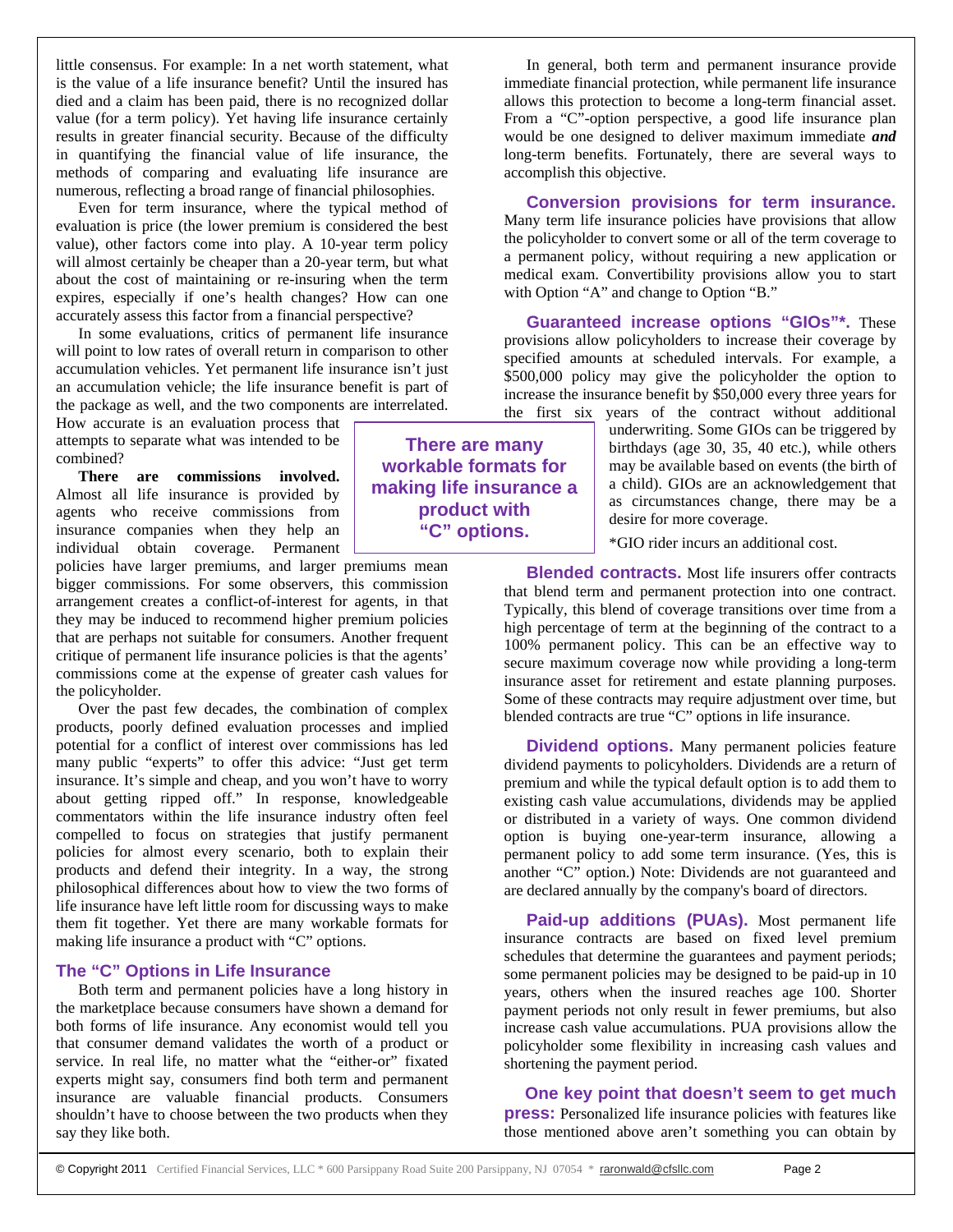answering five health questions over the phone or over the internet. These policies require individual underwriting, because an insurance company wants a more in-depth picture of your health history and financial circumstances before offering a customized contract.

Since the general trend for most people is declining health as they get older, you are probably most insurable today. This makes a strong argument for applying for as much coverage as you can obtain as soon as possible (possibly this will be term insurance, with options to convert or restructure at a later date).

This brief overview of standard life insurance features should be enough to demonstrate that "C" options abound when it comes to life insurance. No matter what your current financial condition, it is obvious there are ways to design a life insurance plan that will meet both immediate needs and position life insurance as a long-term asset in your financial program.

## **CAN YOUR CURRENT LIFE INSURANCE PROGRAM COVER IMMEDIATE NEEDS AND BECOME A LONG-TERM FINANCIAL ASSET? ARE YOU USING YOUR "C" OPTIONS TO MAXIMUM ADVANTAGE?**

*(The next time someone asks you to decide between Ginger and MaryAnn, say "both.")* 

**\_\_\_\_\_\_\_\_\_\_\_\_\_\_\_\_\_\_\_\_\_\_\_\_\_\_\_\_\_\_\_\_\_\_\_\_\_\_\_\_** 

# **THE CONFOUNDING TAX CONSEQUENCES OF COMPLEX FINANCIAL INSTRUMENTS**



There's a longstanding guideline for individual investors that says you should never buy a particular financial instrument purely for its tax-favored status – the underlying investment opportunity needs to make sense apart from its tax treatment. However, this

does not mean you can ignore the tax consequences when you evaluate a potential investment, because taxes can significantly impact overall returns. As more sophisticated investment vehicles have become available to a larger segment of individual investors, this issue has grown in importance.

A June 25, 2011, article from the *Wall Street Journal* titled "Extreme Tax Frustration" detailed some of the new and often unanticipated tax issues arising from exchange-traded funds that include commodities in their portfolios. An exchangetraded fund (ETF) is a security that tracks an index, a commodity or a basket of assets like an index fund, but trades like a stock on an exchange.

Some investors find that ETFs can be an effective way to invest in specific market sectors, with the attraction of portfolio diversification similar to mutual funds or other

pooled investments. However, depending on the types of investments held by an ETF, how these investments are titled, and how profits are distributed, the tax treatment can be dramatically different. Here is an example from the *WSJ* article:

Holders of gold stocks in a mutual fund would pay tax on long-term capital gains (those held longer than a year) of 15%. In contrast, shareholders of gold held in an ETF would be taxed at one's marginal income tax rate, such as 28%, because the ETF is considered to have direct ownership of gold, and all profits are passed through the fund directly to shareholders as regular income.

Since many ETFs are structured as partnerships, this tax information is not reported to shareholders on a simple Form 1099, but instead on a Schedule K-1, which details the ETF's income, deductions, credits, etc., and the percentage of profit or loss apportioned to the shareholder/partner. K-1s may be lengthy and complex, which adds significant cost to professional tax return preparation, as well as increasing the possibility of mistakes.

The prospect of higher tax rates and increased return preparation costs that may accompany the purchase of shares in some ETFs should certainly be among the issues considered by individual investors. As Laura Sanders wrote in the *WSJ*  article, "The old adage 'know what you own' may not be enough. You also need to know what you'll owe."

But what about financial vehicles in which you aren't sure of the tax consequences?

A "structured product" is the generic term for sophisticated financial instruments that feature investments whose performance is in some way guaranteed or completed by linking it to a pre-determined index or other security.

A "reverse convertible" is an example of a structured product, popular with some investors because of its potential for high yields. Here is a brief description of a reverse convertible, provided by FINRA, the Financial Industry Regulatory Authority, the regulatory agency that protects investors:

**"A reverse convertible is a structured product that generally consists of a high-yield, short-term note of the issuer that is linked to the performance of an unrelated reference asset—often a single stock but sometimes a basket of stocks, an index or some other asset. The product works like a package of financial instruments that typically has two components:** 

 a **debt instrument (usually a note and often called the 'wrapper') that pays an above-market coupon (on a monthly or quarterly basis); and** 

 a **derivative, in the form of a put option, that gives the issuer the right to repay principal to the investor in the form of a set amount of the underlying asset, rather than cash, if the price of the underlying asset dips below a predetermined price (often referred to as the "knock-in" level)."** 

Sounds complicated, doesn't it? That's because structured products **are** complicated. But what's even more confounding is FINRA's commentary on the tax treatment of these financial instruments, from the Authority's website (www.finra.org), updated on July 29, 2011,...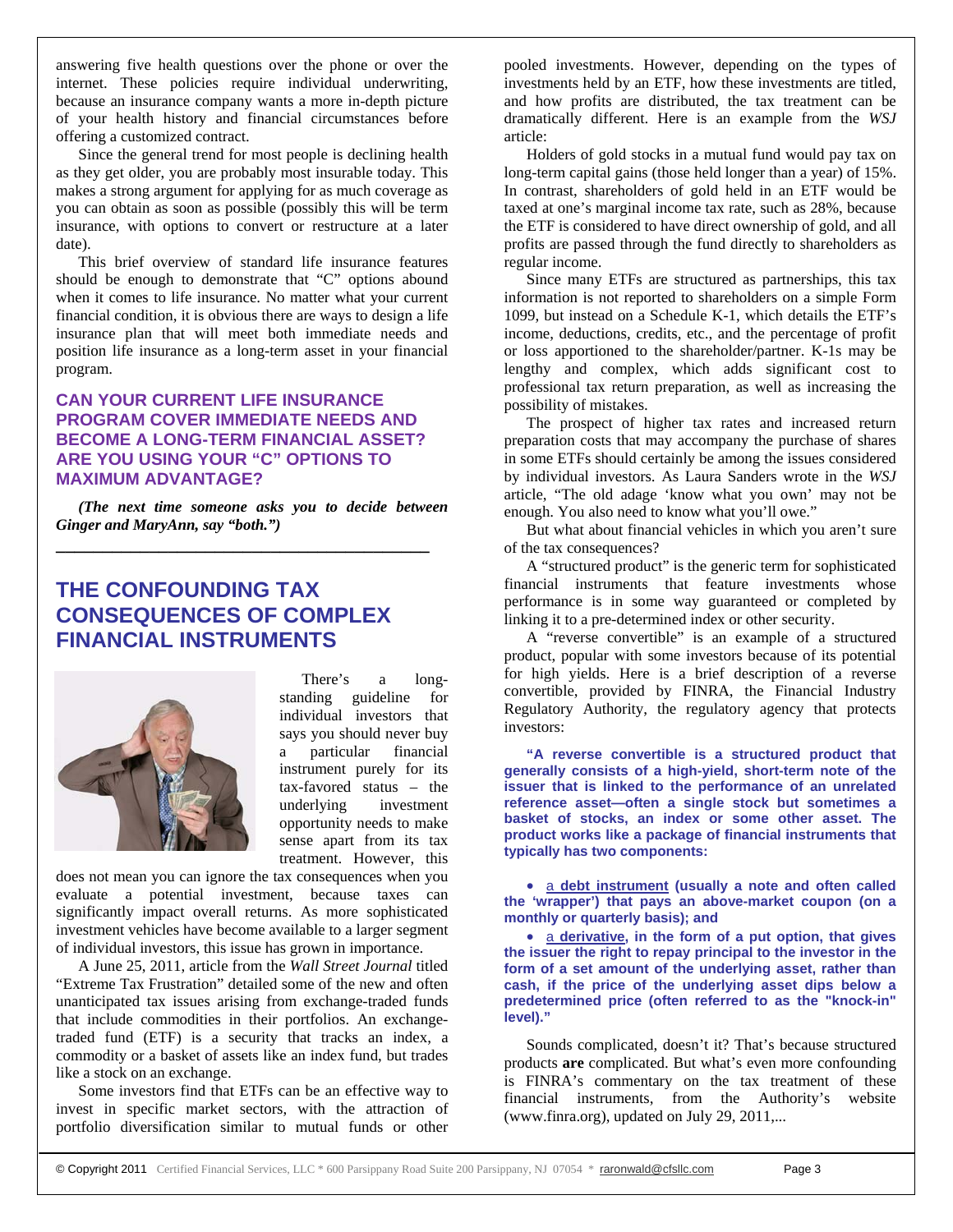**"The tax treatment of reverse convertibles is complicated and uncertain. Investors should consult with their tax advisors and read the tax risk disclosures in their prospectuses and other offering documents. Although these documents typically provide instructions on how investors should treat reverse convertibles on their tax returns, there is no guarantee that the IRS or a court would agree with that tax treatment. Little guidance in the way of court decisions or published IRS rulings has been issued on this topic. When considering the tax consequences of any investment, you may want to consult with a tax advisor."** 

Note that FINRA is not questioning the integrity of structured products in general or reverse convertibles in particular. The performance of these products will vary greatly depending on their structure and investment specifics, but in general, structured products are legitimate financial instruments that may provide real financial benefits to consumers. The challenge is that the complexity of the product leads to uncertainties as to their proper tax treatment.

### **DO YOU KNOW WHAT YOU OWE AS A RESULT OF YOUR INVESTMENTS?**

 **INCLUDING TAXES, ARE YOU ABLE TO CALCULATE THE TRUE COST AND REAL RETURN OF YOUR FINANCIAL DECISIONS?** 

\_\_\_\_\_\_\_\_\_\_\_\_\_\_\_\_\_\_\_\_\_\_\_\_\_\_\_\_\_\_\_\_\_\_\_\_\_\_\_\_



# **THE ECONOMIC COST OF CARING FOR ELDERLY PARENTS**

Want to forecast the future? Look for the demographics. They are huge indicators of long-term trends, and once in place, they tend to change very slowly. In developed countries, a predominant demographic trend is the combination of falling birthrates and aging populations. These two trends are

already in place, and the impact of these factors is inexorably working to change social and financial paradigms.

One of these areas of predictable change is the increasing number of children caring for elderly parents. As the combination of longer life expectancies and declining populations puts a greater strain on government-sponsored social safety-net programs, the default response will be placing a greater burden on children to care for their parents.

This change is not only foreseeable, but already gaining momentum. Data complied by the National Alliance for Caregiving from the *U.S. Health and Retirement Study* is telling. Look at the differences between 1994 and 2008:

#### **Percentage of men and women providing care for an aging parent:**

|       | 1994 | 2008       |
|-------|------|------------|
| Men   | 3%   | 17%        |
| Women | 9%   | <b>28%</b> |

When almost 3 in 10 women are caring for an aging parent, it is a significant statistical trend. And the statistics also show clear correlations to changing social and financial dynamics.

Citing the same report, a June 14, 2011, *Wall Street Journal* article by Kelly Greene ("Toll of Caring for Elderly Increases") notes that "the steep rise in people caring for elderly parents is taking a toll on the health and finances of many baby boomers."

Among the workers over age 50, those who work and provide care for a parent at the same time are more likely to experience poor health, stress, depression and chronic disease. The report indicates these health problems are principally "a result of their focus on caring for others."

One of the prominent sources of stress is financial cost to children when they become caregivers. A June, 2011 report, *Study of Caregiving Costs to Working Caregivers***,** by MetLife's Mature Market Institute, put this cost at over \$300,000 per person over age 50 if they are taking care of elder family members. This number reflects lost wages, pensions, and Social Security benefits over their lifetime, due primarily to a reduction in working hours, or leaving the work force entirely early to care for a parent.

As the numbers above indicate, there is a disparity between men and women as to who is most likely to be a caregiver. The Metlife study found that daughters were more likely to provide basic care while sons were more likely to give financial assistance.

Since they are often the ones providing day-to-day handson assistance, women are also the ones who are more likely to leave the workforce, and experience the greatest financial loss. The study broke down the financial losses as follows:

**\$142,693** in lost wages **\$131,351** lost in Social Security **\$50,000** lost in pension benefits or matching contributions to defined-benefit plans.

#### **\$324,044 Total**

It's important to note that these numbers are simple aggregates. They don't factor the accompanying lost opportunity cost (LOC) that results. For example, what would the \$50,000 lost in pension benefits or matching contributions be worth after being invested for 15 or 20 years? The number and time period used to calculate the LOC is arbitrary, but even a conservative factor could easily forecast a financial loss approaching \$1 million.

#### **Appropriate Responses**

The math of taking caring of an aging parent looks ugly. But when it comes to family, financial sacrifice isn't going to keep most children from doing the responsible and loving thing by caring for their parents. And the social value of maintaining these family ties far outweighs most financial considerations; placing the full responsibility for eldercare on strangers isn't usually the best for children or parents. But that doesn't mean parents or their children should ignore the financial consequences. Good financial decisions can improve many caregiving situations.

For parents who recognize either the likelihood or desirability of having their children be caregivers, any preparation will be helpful. This often starts with simply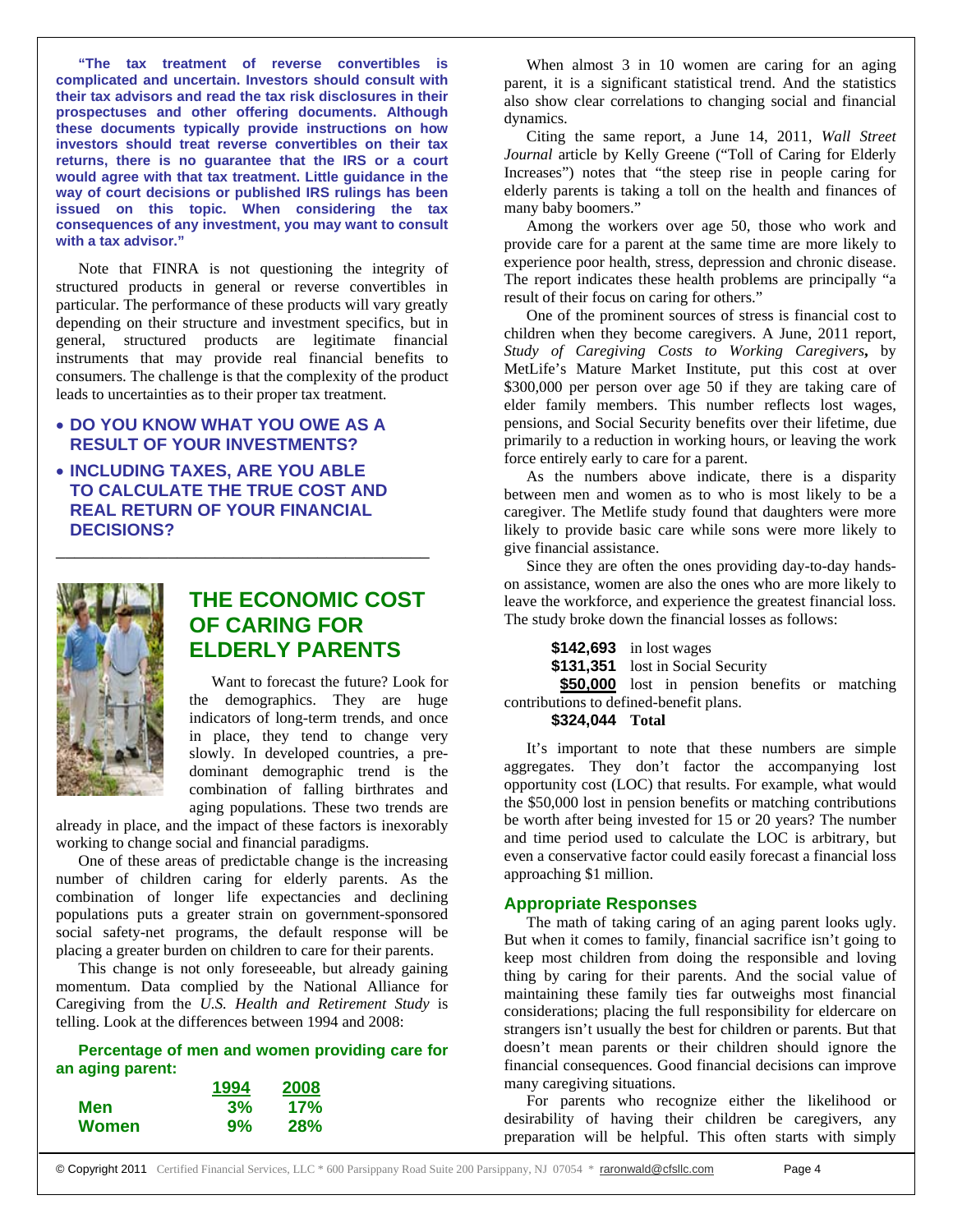organizing your financial affairs, then educating your children about your wishes and available assets. For some, this preparation might include rethinking Long-Term Care insurance, or redirecting current savings allocations.

We live in a mobile society, but proximity is a critical issue in caregiving. It's hard to be a personal caregiver for Dad when he lives in Florida and you live in Illinois. One of the greatest financial upheavals in caring for an elderly parent can be determining where it will take place. Will her daughter leave her job to come live with Mom? Or will Mom move and live with her daughter (and family)? Selling a house, leaving a job, putting an addition on an existing home – these are big financial decisions. If such a move is on your horizon, it might affect your saving priorities and accumulation strategies.

The rising trend of adult children caring for aging parents almost requires a multi-generational approach to financial decision-making – for parents and their children. In many ways, the necessity to integrate the financial objectives of several families that share common bonds can result in greater benefits for all, as the whole performs better than the sum of the parts. Although there are certainly costs associated with the decision to care for aging parents, there may also be significant opportunities.

### **AS A PARENT OR A CHILD, IS CAREGIVING IN YOUR FUTURE?**

 **WOULDN'T NOW BE A GREAT TIME TO SEE HOW INTER-GENERATIONAL STRATEGIES COULD HELP?** 

\_\_\_\_\_\_\_\_\_\_\_\_\_\_\_\_\_\_\_\_\_\_\_\_\_\_\_\_\_\_\_\_\_\_\_\_\_\_\_\_\_\_\_\_\_\_\_\_\_

# **GETTING ORGANIZED: Essential Documents to Store in One File Cabinet**

Working from a list that appeared in a Saturday, July 2, 2011, *Wall Street Journal* article, here are essential personal and financial documents that should be readily accessible by you or your heirs in an eldercare situation. Your personal circumstances might not require having every item listed here, but the categories reflect the range of issues relevant to caring for an aging parent. Consolidating and organizing this information is not only a great benefit to you while you're living, it is also invaluable for your heirs.

### *By the way:*

**While having original documents and physical copies collected in one file cabinet is a fundamental of good financial organization, maintaining an electronic backup file, such as the online data storage programs offered by many financial institutions, is a superb secondary location for the same documents. Check with one of your financial professionals to see if they offer this service.** 

### **Marriage and Divorce:**

 $\Box$  Marriage license(s) Divorce papers

#### **Health Care History and Instructions:**

- Personal and family medical histories
- Durable health-care power of attorney
	- Authorization to release health-care information
- Living Will
- Do-not-resuscitate instructions

#### **Proof of ownership:**

| Housing, land and cemetery deeds                       |
|--------------------------------------------------------|
| <b>Exerow mortgage accounts</b>                        |
| Proof of loans made and debts owed                     |
| Vehicle titles                                         |
| Stock certificates, savings bonds & brokerage accounts |
| <b>Partnership and corporate operating agreements</b>  |
| Tax returns                                            |
|                                                        |

#### **Life insurance and retirement:**

- □ Life insurance policies
	- Individual retirement accounts
- $\Box$  401(k) accounts
- Pension documents
- $\Box$  Annuity contracts

#### **Bank Accounts:**

- List of bank accounts
- List of all user names and passwords
- List of safe-deposit boxes

#### **The Essentials:**

 $\Box$  Will Letters of instruction Trust documents

# **FROM 107 TO 1,124 IN 32 YEARS.**  *Should you be impressed?*

The following factoid was part of the August 22, 2011, edition of "By the Numbers," an online business news digest:

**\_\_\_\_\_\_\_\_\_\_\_\_\_\_\_\_\_\_\_\_\_\_\_\_\_\_\_\_\_\_\_\_** 

**On August 13, 1979 (i.e., 32 years ago),** *Business-Week's* **cover story was titled "The Death of Equities." The S&P 500 closed at 107 on 8/13/79. The index closed at 1,124 on 8/19/11 (source: BusinessWeek).**

Some interesting facts, yes? But how should we interpret them? Here's a possible response: Left for dead 32 years ago, the stock market has proven a resilient and profitable investment over the long run. Another implication might be that just as the pessimists were wrong three decades ago, today's stock market pessimists could be wrong as well. It's pretty clear, isn't it?

Well, sort of. The factoid above was just three short sentences. It is concise, and after all, growing from just above 100 to over 1,100 represents substantial growth, doesn't it? Maybe there's more to the story.